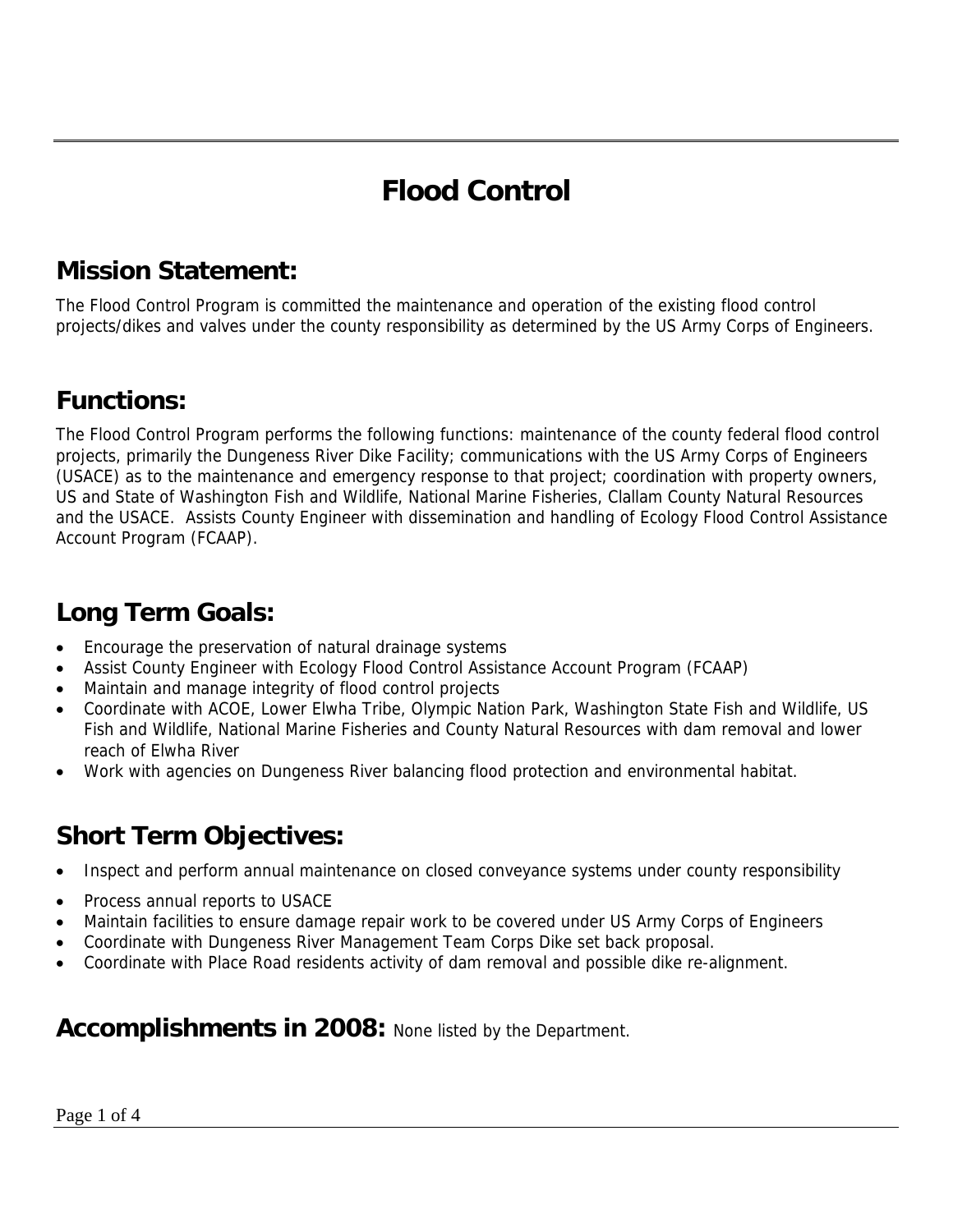## **Performance Indicators:**

|                                             | 2006 Actual | 2007 Actual | 6/30/08 | 2009        |
|---------------------------------------------|-------------|-------------|---------|-------------|
|                                             |             |             | Actual  | Goals       |
| Receipt of inspection report by USACE       |             |             |         |             |
| No breach or overtopping of facility        | <b>None</b> | <b>None</b> | None    | <b>None</b> |
| No backup of stormwater by drainage devices |             |             |         |             |

## **Workload Indicators:**

|                                        | 2006 Actual | 2007 Actual | 6/30/08 | 2009     |
|----------------------------------------|-------------|-------------|---------|----------|
|                                        |             |             | Actual  | Estimate |
| <b>Facility inspections</b>            |             |             |         |          |
| Facility brushing and mowing           | Done        | Done        |         | Done     |
| Administration of project requirements | Yes         | Yes         | Yes     | Yes      |

Maintenance and exercising of 4 valves under Dungeness facility.

Maintenance of approximately 3 miles of federal levee projects.

#### **Staffing Level:**

|                             | 2006 Actual | 2007 Actual | 6/30/08<br>Actual | 2009<br><b>Budget</b> |
|-----------------------------|-------------|-------------|-------------------|-----------------------|
| <b>Full Time Equivalent</b> | .50         | .50         | гΩ<br>.5U         | .50                   |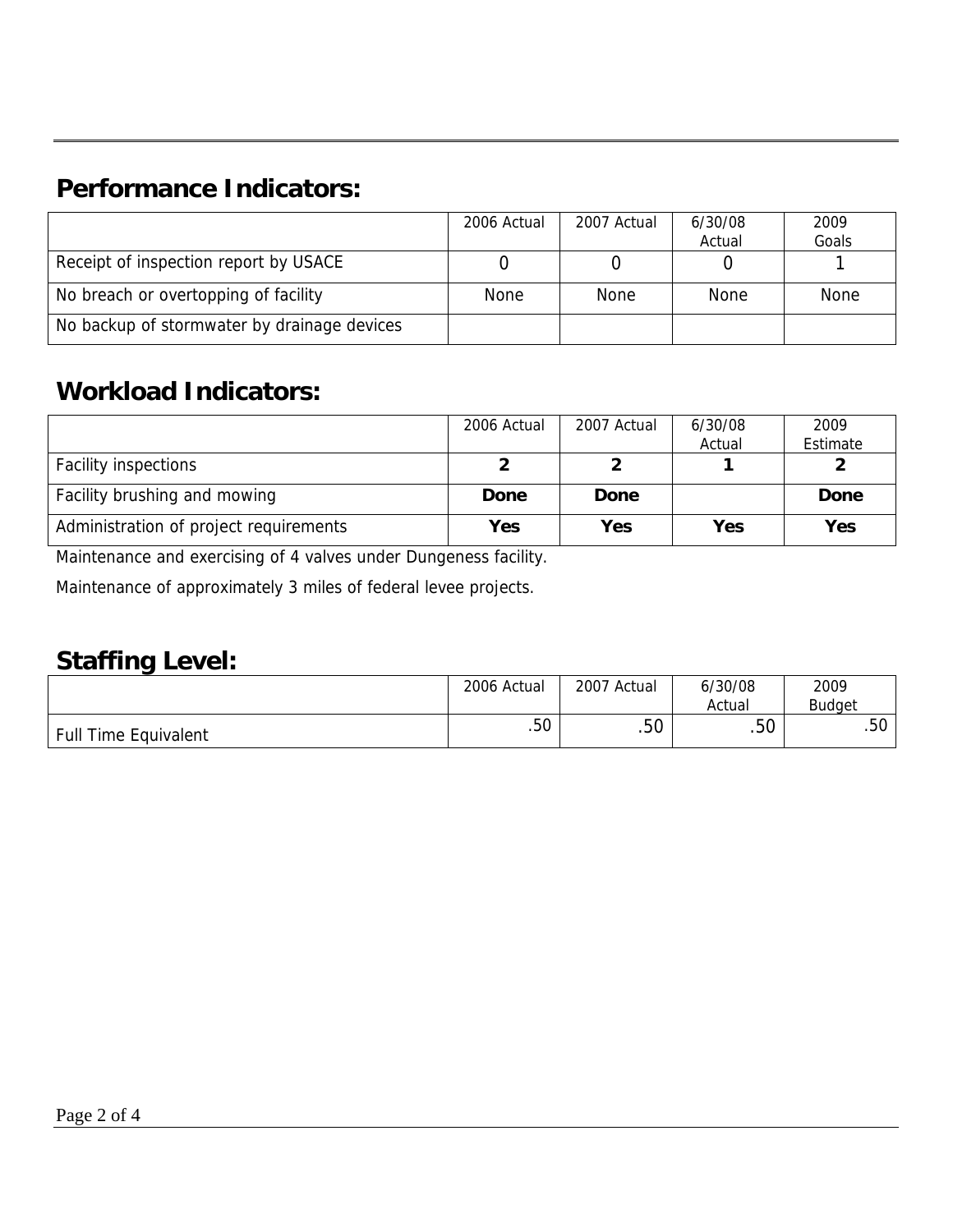# **Operating Budget**

#### **Revenues:**

|                                       | 2006           | 2007     | 6/30/08  | 2009          |
|---------------------------------------|----------------|----------|----------|---------------|
|                                       | Actual         | Actual   | Actual   | Budget        |
| Beginning Fund Balance                | 25,285         | 19,498   | 22,509   | 19,354        |
| Taxes                                 | 0              | 0        | 0        | O             |
| Licenses and Permits                  | $\overline{0}$ | 0        | 0        | $\Omega$      |
| Intergovernmental Revenues            | $\overline{0}$ | 0        | 0        | $\Omega$      |
| <b>Charges for Goods and Services</b> | 0              | 0        | 0        | $\Omega$      |
| <b>Miscellaneous Revenues</b>         | 1,085          | 1,139    | 291      | 581           |
| <b>Other Financing Sources</b>        | 5,000          | 5,000    | 5,000    | 10,000        |
| <b>General Tax Support</b>            | $\overline{0}$ | 0        | 0        | $\mathcal{O}$ |
| <b>TOTAL</b>                          | \$31,370       | \$25,637 | \$27,800 | \$29,935      |

#### **Expenditures:**

|                                        | 2006           | 2007     | 6/30/08        | 2009          |
|----------------------------------------|----------------|----------|----------------|---------------|
|                                        | Actual         | Actual   | Actual         | <b>Budget</b> |
| Salaries and Wages                     | 4,434          | 1,294    | 1,075          | 8,319         |
| <b>Personnel Benefits</b>              | 2,084          | 960      | 382            | 2,912         |
| <b>Supplies</b>                        | 0              | 0        | 0              | 11            |
| Services and Charges                   | 0              | 0        | $\Omega$       | $\Omega$      |
| Other Services and Charges             | $\overline{0}$ | 0        | $\overline{0}$ | 11            |
| <b>Intergovernmental Services</b>      | $\Omega$       | 0        | $\Omega$       | 0             |
| <b>Interfund Payments for Services</b> | 5,351          | 3,771    | 286            | 4,677         |
| Capital Outlay                         | 0              | 0        | 0              | 0             |
| <b>Ending Fund Balance</b>             | 19,501         | 19,612   | 26,057         | 14,005        |
| <b>TOTAL</b>                           | \$31,370       | \$25,637 | \$27,800       | \$29,935      |

\*This budget covers only inspection and reporting required by the Army Corp of Engineers agreement. Fencing, valve, major repair or maintenance is not budgeted for.